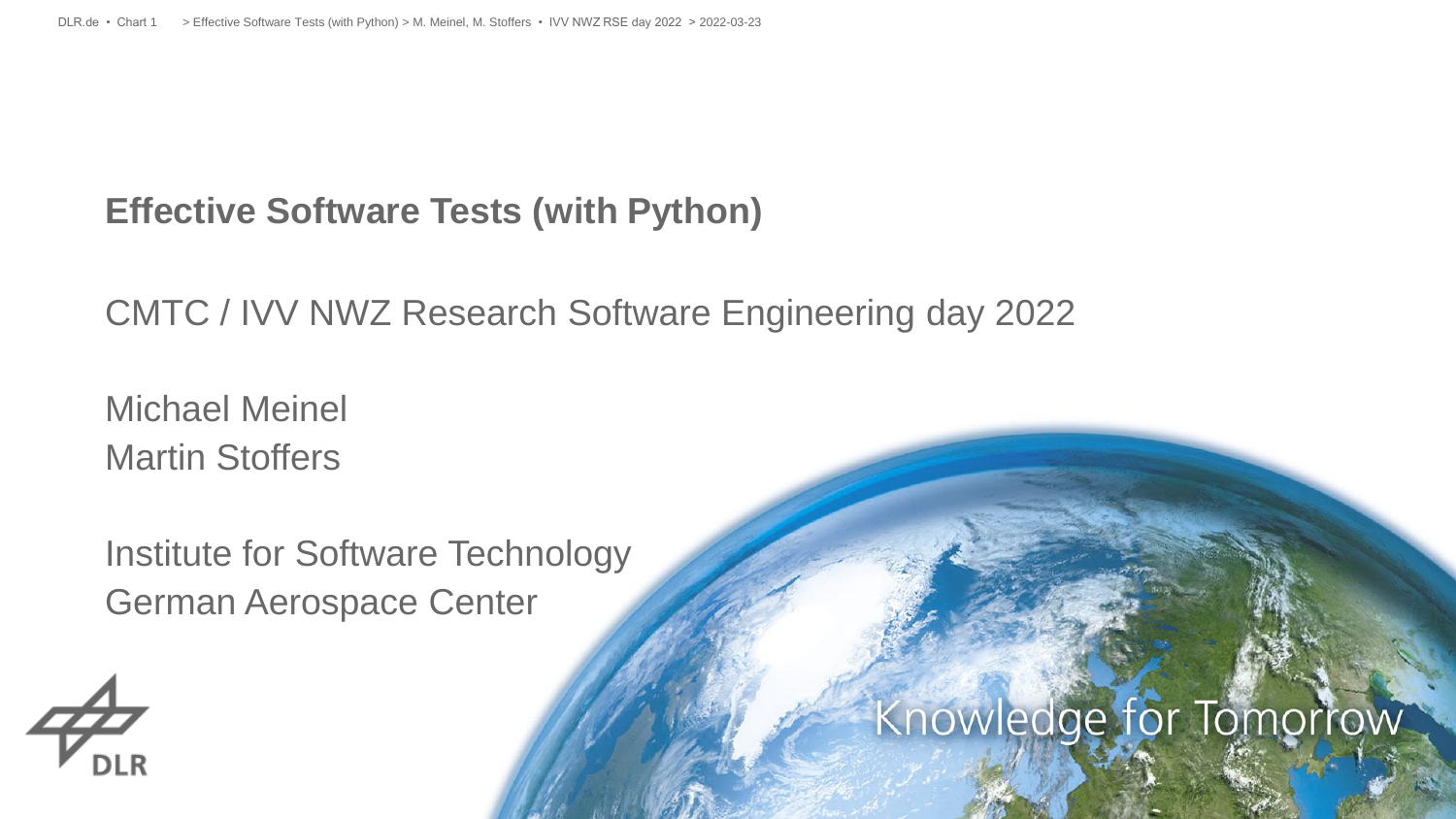# **Institute for Softwaretechnology**

DLR Institute for **Software Research**, **Software Engineering, Artificial Intelligence** and **Scientific Computing**

About 100 employees at sites in

- **Cologne-Porz**
- Berlin-Adlershof
- Brunswick
- Oberpfaffenhofen
- Bremen-Flughafen (ECOMAT)

https://www.DLR.de/sc





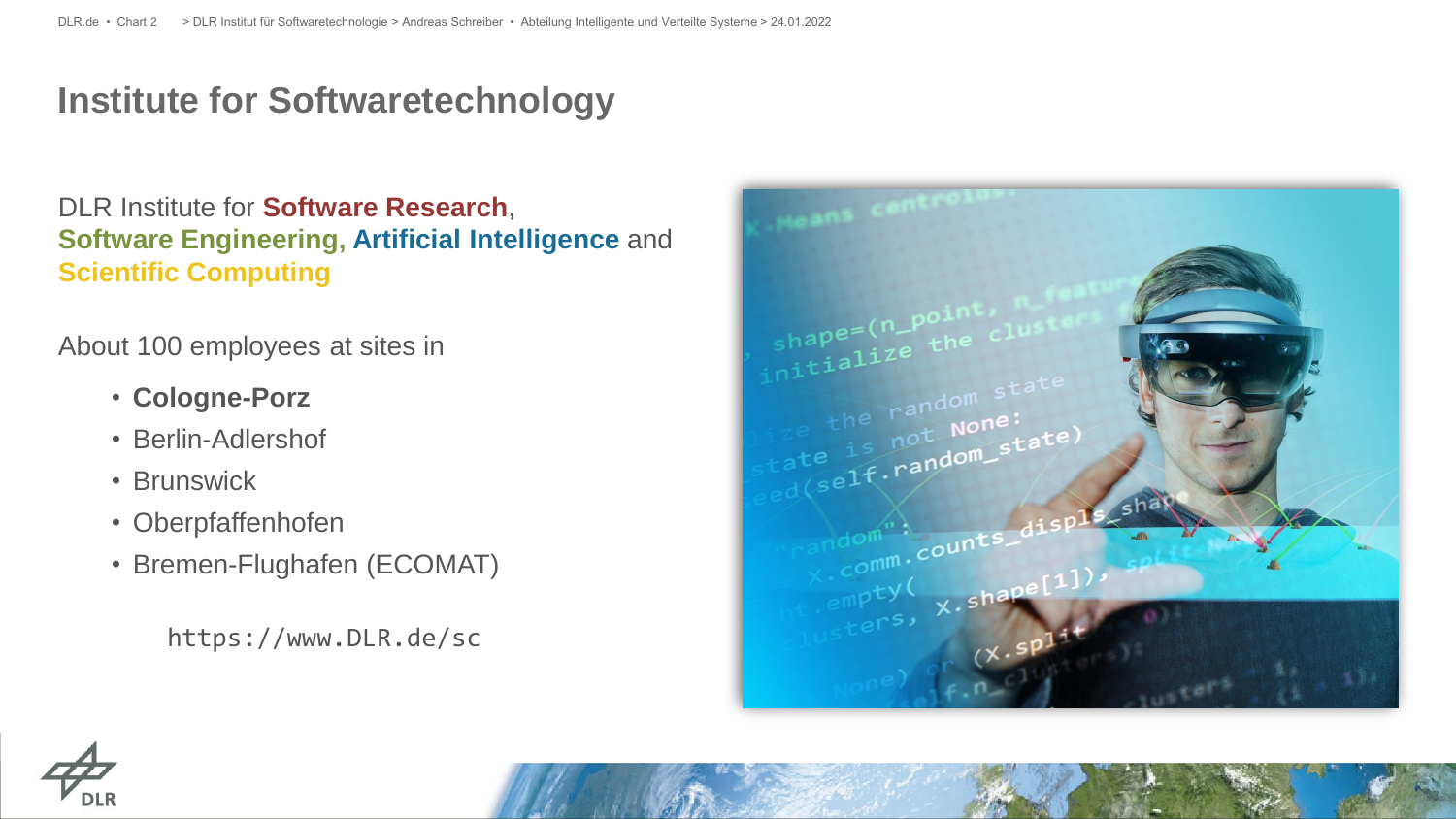### **Current Research**









# **Distributed & Decentralized Systems**

**Workflows & Provenance**

# **AI & Knowledge**

**Software Engineering**



**Distributed Databases & Blockchains**



**Human Factors**



**Machine Learning**



**Software Analytics**

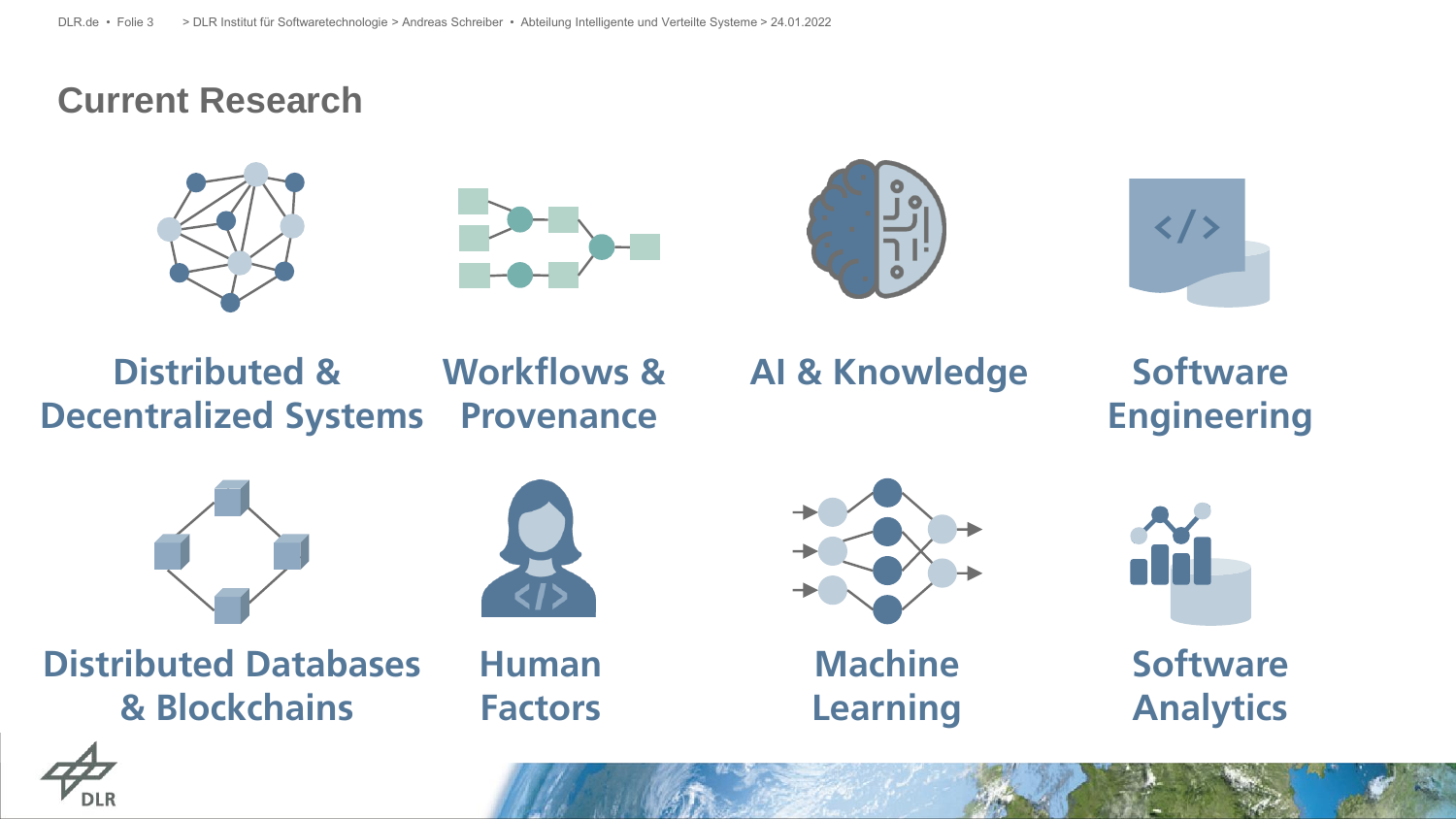# **Our Mission**

We improve software quality in DLR, Helmholtz and worldwide.



We research, develop and implement Software Engineering solutions.



We support Software to be accepted as unique resarch output.



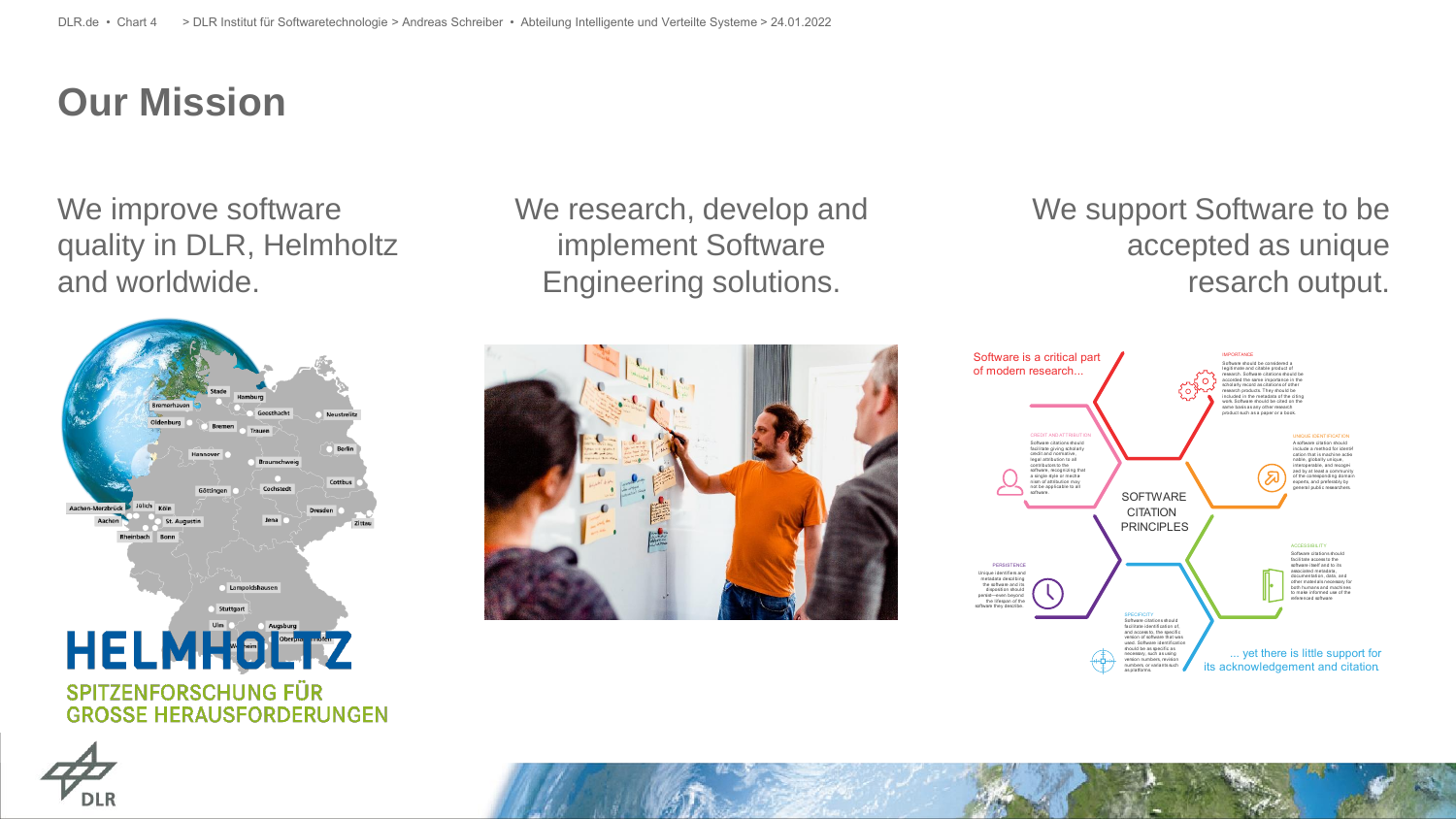# **Research Topics**



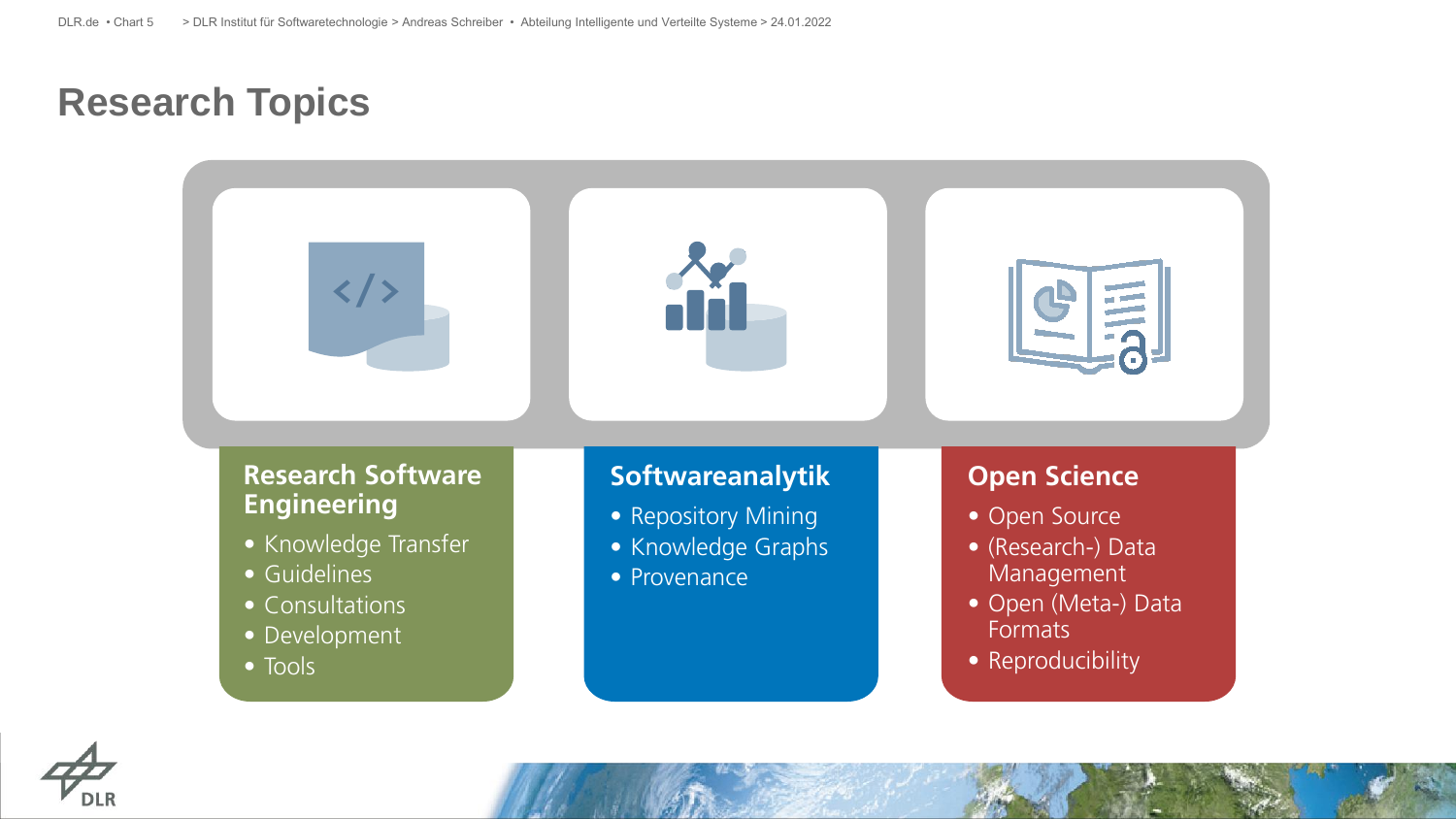# **Your Trainers Today**



#### **Michael Meinel Martin Stoffers**